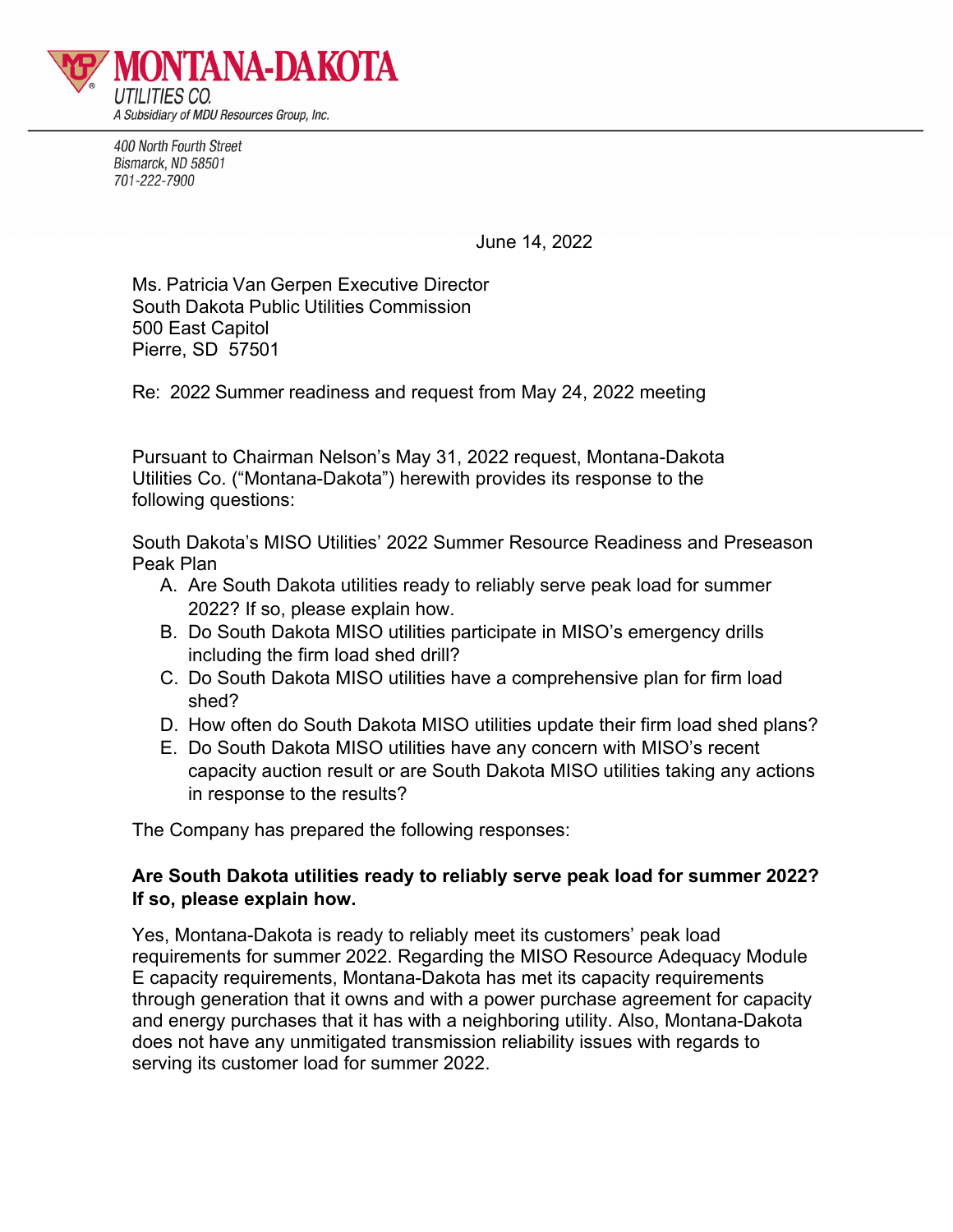# **Do South Dakota MISO utilities participate in MISO's emergency drills including the firm load shed drill?**

Yes, all of Montana-Dakota's electric system operators and control room staff participate in these drills.

### **Do South Dakota MISO utilities have a comprehensive plan for firm load shed?**

Yes. Prior to any firm load shed, Montana-Dakota will ensure that its contracted demand response customers have been interrupted first. Montana-Dakota identifies critical loads like hospitals, nursing homes, law enforcement, fire stations, and industrial customers whose process is significantly interrupted by a forced outage or firm load shed event. These critical loads and their associated distribution feeders are ranked as last for interruption in a firm load shed event. If time permits, the electric system operators will contact local district operations personnel and direct them to shed load via local distribution feeders. The electric system operation may also utilize the Manual Load Shedding tool on the Company's energy management system (EMS). This EMS Manual Load Shedding Tool is preprogrammed with transmission circuits of non-critical loads that can be interrupted to achieve targeted load reductions on an automatic revolving basis if enabled by the electric system operator.

# **How often do South Dakota MISO utilities update their firm load shed plans?**

Annually.

#### **Do South Dakota MISO utilities have any concern with MISO's recent capacity auction result or are South Dakota MISO utilities taking any actions in response to the results?**

Montana-Dakota is concerned with capacity shortfalls of MISO load serving entities in the central and eastern parts of MISO based upon the most recent MISO capacity auction results. The states with capacity shortfalls include MISO Local Resource Zones 4, 5, 6, and 7, which includes the states of Missouri, Illinois, Indiana, and Michigan. Montana-Dakota understands that some of these states have additional dispatchable generation available summer 2022 which did not participate in the MISO capacity auction because they are scheduled to be retired later this year.

Montana-Dakota is supportive of the following MISO initiatives that impact the capacity auction results.

1. MISO's multi-season resource adequacy construct changes filed with FERC.